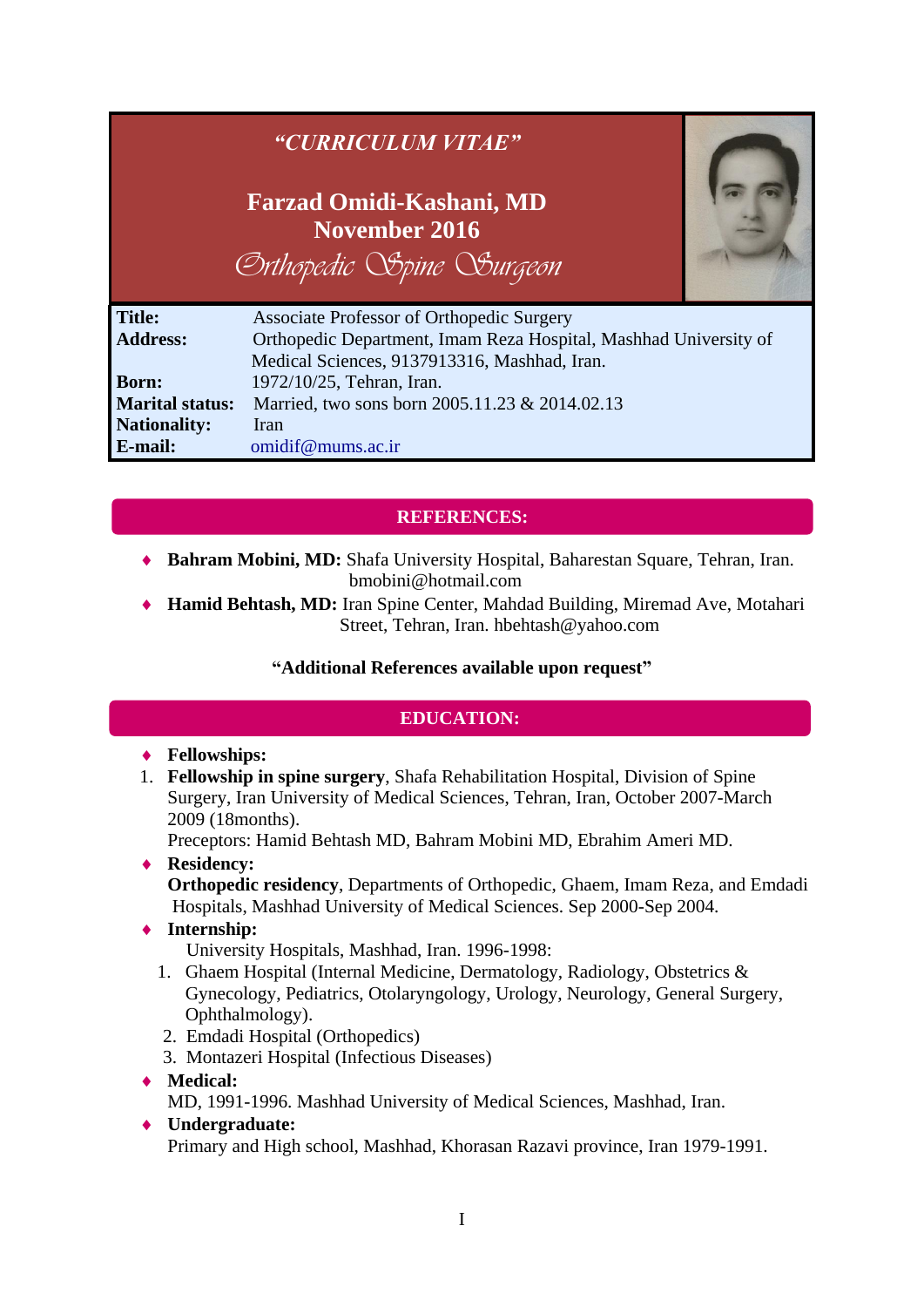

## **CERTIFICATIONS:**

- **Fellowship in Spine Surgery,** Iran University of Medical Sciences, Tehran, Iran, 2009.
- **Board Certified in Orthopedic Surgery**, Iranian Board of Orthopedic Surgery, 2004.
- **Orthopedic Surgery Specialty**, Mashhad University of Medical Sciences, Mashhad, Iran, 2004.
- **Required Public Service**: 1999-2000.
- **Required Military Service**: 25/08/1998-24/05/2000.
- **Licensure from Medical Council of Iran**: 1998.
- **Medical Doctor Degree**, University of Mashhad, Iran: Sep 23/1998.

#### **EMPLOYMENT and APPOINTMENTS:**

- **Deputy Editor**, The **Archives of Bone & Joint Surgery**, Print ISSN: 2345-4644, Online ISSN: 2345-461X, September 2013-Present.
- **Associate Professor of Orthopedic,** Orthopedic Department, Imam Reza Hospital, Mashhad University of Medical Sciences, Mashhad, Iran (August 2012-present).
- **Assistant Professor of Orthopedic**, Orthopedic department, Ghaem Hospital (December 2004-March 2010), Imam Reza Hospital (March 2009-August 2012), Mashhad University of Medical Sciences, Mashhad, Iran.
- **Chief of the "Medical Documents Committee"** in Ghaem Medical Center, Mashhad University of Medical Sciences, Mashhad, Iran. 2005-2007.

#### **MEMBERSHIP IN SCIENTIFIC SOCIETIES:**

- **Editorial Board Member of:**
	- **1- International Journal of Orthopaedics**
	- 2- The **Archives of Bone & Joint Surgery**
	- 3- **Austin Journal of Orthopedics & Rheumatology** [\(www.austinpublishinggroup.com\)](https://mail.mums.ac.ir/owa/redir.aspx?C=dS6uSXdf9kKEk5P39zokRGR1jH-YfNFIh3S8WOaeumedpESTUiwYlIAPdgskidWtL5OpDJoLZPg.&URL=http%3a%2f%2fwww.austinpublishinggroup.com)
- **Member of North American Spinal Society (NASS)**, 2012-present.
- **Member of Iranian Orthopedic Association**, 2005-Pesent.
- **Member of Iranian Medical Council**, 1998-Present.

### **HONORS and AWARDS:**

 **The Best Researcher (First standing)** in medical school of the Mashhad University of Medical Sciences in **2009** and **2015** among all surgical clinical medical groups, Mashhad, Iran.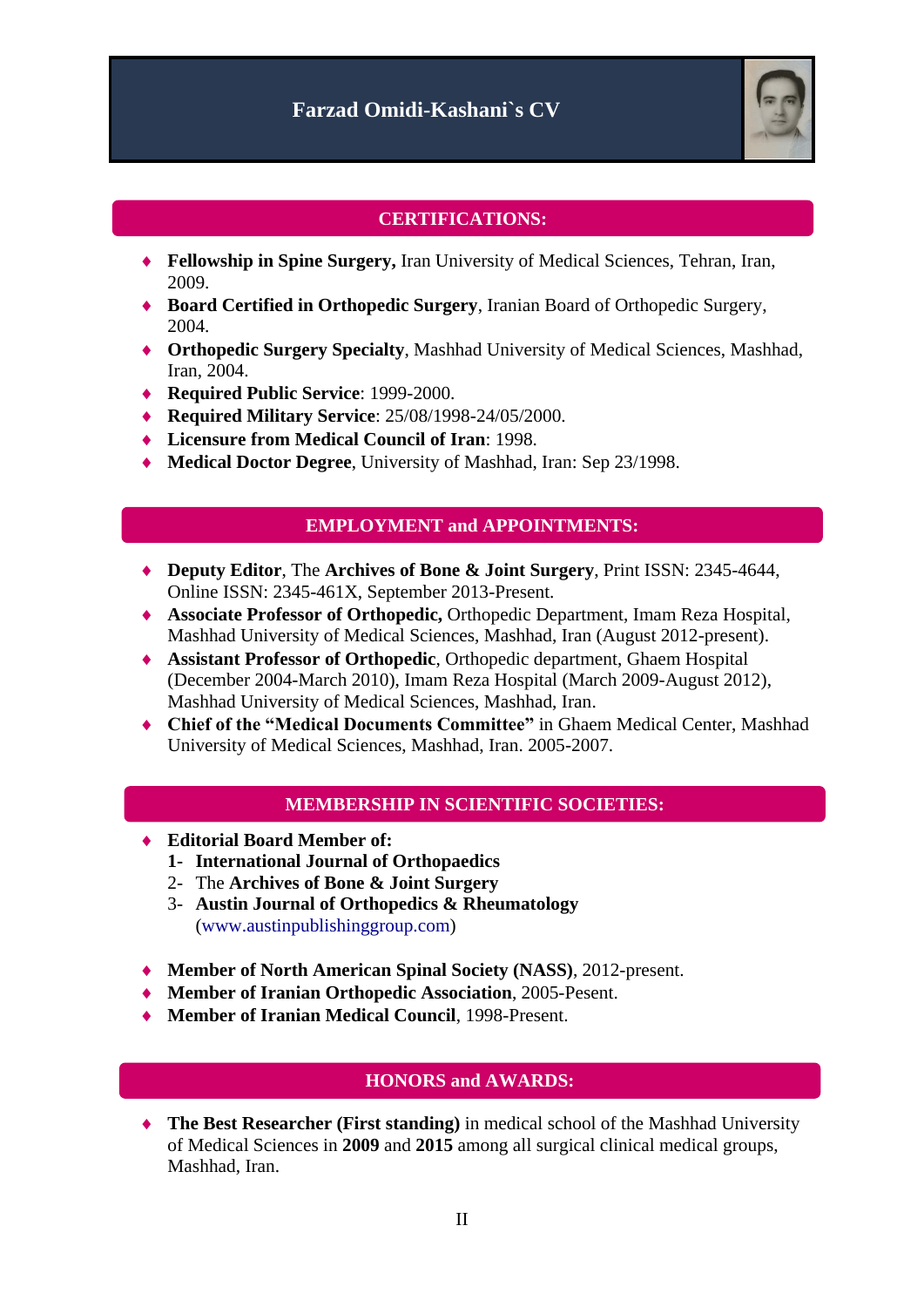

- **Second Standing** in **Iranian Board Examination of Orthopedic Surgery,** Iran, 2004.
- ◆ 9<sup>th</sup> country rank in orthopedic entrance examination, 2000.
- Graduated with a **mean score of 18.26** (of 20) from Medical School, Mashhad University of Medical Sciences, Mashhad, Iran, 1998.
- ◆ **13<sup>th</sup> country rank** in 1991 university entrance exam in the entire country (Iran).

# **TEACHING SERVICE:**

- **Residency Education/Teaching Rounds:** 2004-present.
- **Residency Education/Conferences:**
- 1. Different lectures on "**Spinal Disorders**" every Saturday and Thursday morning at Orthopaedic department hall for about 2 hours, March 2009-present for orthopedic residents and medical students.
- 2. A Course of "**Orthopedic Disorders of the Shoulder"** at University Building for the Orthopaedic residents, 2004-2007.
- 3. Orthopedic morning classes for orthopedic residents 2004-present.
- **Medical Students Education/Conferences:**
- 1. Biannually lectures for medical students on different topics of orthopedics 6 hours 2004-present. Mashhad University of Medical Sciences.
- **Nursing Students and Nurses Education/Conferences:**
- 1. Different lectures on orthopedics on a seasonal interval 2004-present.

### **H index:**

- **1. Scopus:** 5
- **2. Google Scholar:** 9

# **PATENTS:**

1. Vahedi E, Moradi A, **Omidi-Kashani F**. Sliding external fixator for the hip fractures. Record No: 85605, Record Date: 23.05.2013, International Class: A61B, A61H.

### **PUBLICATIONS; A- Review Articles:**

- **1. Omidi-Kashani F (Correspondence),** Hamid Hejrati Kalati, Shahrara Ariamanesh. Top ten in approaching a patient with lumbar disc herniation. Asian Spine Journal. 2016; 10(5): 955-63. <https://doi.org/10.4184/asj.2016.10.5.955>
- **2. Omidi-Kashani F (Correspondence)**, Mohamad Hossein Ebrahimzadeh, Salari Saman. Lumbar Spondylolysis and Spondylolisthesis; Who Should Be Have Surgery? An Algorithmic Approach. Asian Spine Journal. 2014; 8(6): 856-863.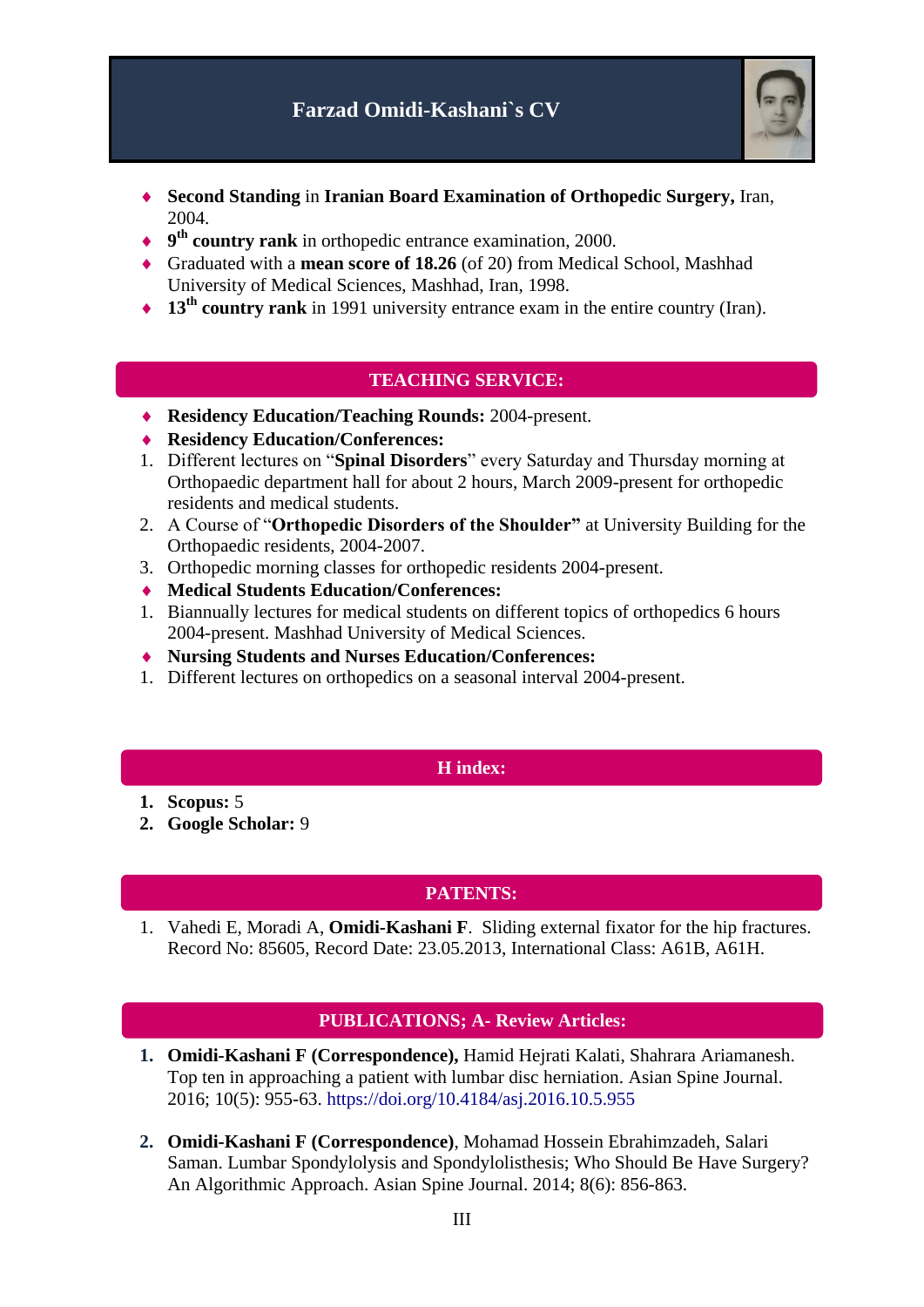

- **3. Omidi-Kashani F (Correspondence),** Hasankhani EG, Ashjazadeh A. Lumbar Spinal Stenosis; Who Should Be Fused? An Updated Review. Asian Spine Journal. 2014; 8(4): 521-530. http://dx.doi.org/10.4184/asj.2014.8.4.1.
- **4. Omidi-Kashani F (Correspondence).** Percutaneous Vertebral Body Augmentation; an updated review. Surgery Research and Practice. Volume 2014, Article ID 815286, 7 pages. [http://dx.doi.org/10.1155/2014/815286.](http://dx.doi.org/10.1155/2014/815286)

#### **PUBLICATIONS; B- Original Articles:**

- 1. Hasankhani EG, **Omidi-Kashani F (correspondence)**, Moradkhani S, Hasankhani GG, Shakeri MT. Comparison of Clinical and Radiologic Outcome of Adolescent Idiopathic Scoliosis Treated with Hybrid Hook-Screw Instrumentation versus Universal Clamp System. Advances in Medicine. Volume 2016 (2016), Article ID 7639727, 5 pages.<http://dx.doi.org/10.1155/2016/7639727>
- 2. **Omidi-Kashani F (Correspondence)**, Faridhoseini F, Ariamanesh S, Hashemi M, Baradaran A. Failure Rate of Spine Surgeons in Preoperative Clinical Screening of Severe Emotional Disorders. Clinics in Orthopedic Surgery. 2016; 8: 164-167.
- 3. **Omidi-Kashani F (Correspondence),** Baradaran A, Golhasani-Keshtan F, Rahimi MD, Hasankhani EG, Abbasi Moghadam M. Identifying predisposing factors for recurrence after successful surgical treatment of lumbar disc herniation. Medical Journal of Dr. D.Y. Patil University. 2016; 9(4): 469-473.
- 4. **Omidi-Kashani F (Correspondence)**, Hasankhani EG, Zare A. Prognostic Effect of Impaired Ankle Reflex in Surgical Outcomes of Lumbar Disc Herniation. Archives of Bone & Joint Surgery.2016; 4(1): 52-55.
- 5. **Omidi-Kashani F (Correspondence)**, Hasankhani EG, Tavousi M, Ashjazadeh A, Ebrahimzadeh MH. Posterior Fixation with Unilateral Same Segment Pedicle Fixation and Contralateral Hook in Surgical Treatment of Thoracolumbar Burst Fractures. Zahedan Journal of Research in Medical Sciences. 2016; 18(7): e7560.
- 6. **Omidi-Kashani F (Correspondence)**, Hasankhani EG, Shiravani R, Mirkazemi M. Surgical outcome of reduction and instrumented fusion in lumbar degenerative spondylolisthesis. Iranian Journal of Medical Science. 2016; 41(1): 13-18.
- 7. [Mousavian](http://www.sciencedirect.com/science/article/pii/S0958259215000590) A, [Ebrahimzadeh](http://www.sciencedirect.com/science/article/pii/S0958259215000590) MH, [Birjandinejad](http://www.sciencedirect.com/science/article/pii/S0958259215000590) A, **[Omidi-Kashani](http://www.sciencedirect.com/science/article/pii/S0958259215000590) F**, [Kachooei](http://www.sciencedirect.com/science/article/pii/S0958259215000590) AR. Translation and Cultural Adaptation of the Manchester-Oxford Foot Questionnaire (MOXFQ) into Persian Language. The Foot. 2015; Online Published.
- 8. **Omidi-Kashani F (Correspondence),** Ebrahimzadeh MH, Naderimoghadam A, Amanzadeh H. Impact of Preoperative Spinal Cord Signal Intensity and Symptom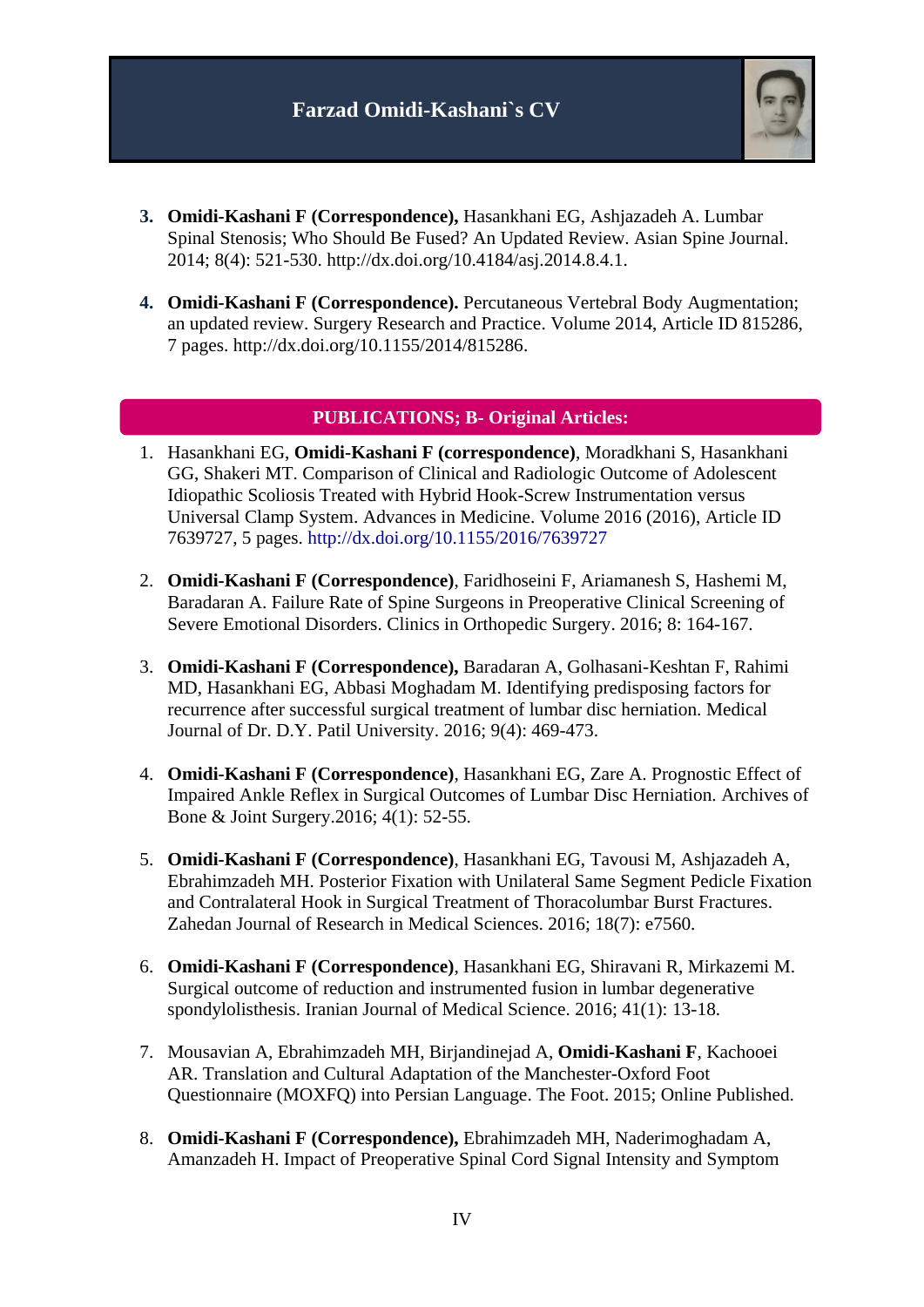

Duration on Surgical Outcome of the Patients with Cervical Spondylotic Myelopathy. American Journal of Clinical Neurology and Neurosurgery. 2015; 1(2): 102-6.

- 9. **Omidi-Kashani F (Correspondence)**. Correct approach to the patient with low back pain. Journal of Medical Council of Mashhad, 2015; 18(4): 157-159.
- 10. Mazloumi M, **Omidi-Kashani F (Correspondence),** Ebrahimzadeh MH, Makhmalbaf H, Hoseinayee MM. Combined femoral and acetabular osteotomy in children of walking age for treatment of DDH; A five years follow-up report. Iranian Journal of Medical Science. 2015; 40(1): 13-18.
- 11. **Omidi-Kashani F (Correspondence)**, Hootkani A, Jarahi L, Rezvan M, Moayedpour A. Radiologic and Clinical Outcomes of Surgery in High Grade Spondylolisthesis Treated with Temporary Distraction Rod. Clinics in Orthopaedic Surgery. 2015; 7(1): 85-90. http://dx.doi.org/10.4055/cios.2015.7.1.85.
- 12. Ebrahimzadeh MH, Birjandinejad A, Moradi A, Choghadeh MF, Rezazadeh J, **Omidi-Kashani F**. Clinical Instability of the Knee and Functional Differences Following Tibial Plateau Fractures Versus Distal Femoral Fractures. Trauma Monthly. 2015; 20(1): e21635.
- 13. **Omidi-Kashani F (Correspondence),** Hasankhani EG, Noroozi HR. Instrumented Transforaminal Lumbar Interbody Fusion in Surgical Treatment of Recurrent Disc Herniation. Medical Journal of Islamic Republic of Iran. 2014 (Nov 1); 28: 124.
- 14. **Omidi-Kashani F (Correspondence)**, Hasankhani EG, Heidari H. Reduction versus in situ fusion in surgical treatment of lumbar degenerative spondylolisthesis. International Research on Medical Sciences. 2014; 2(6): 92-96.
- 15. **Omidi-Kashani F (Correspondence)**, Hasankhani EG, Baradaran A, Baghban N. Clinical Outcomes of Surgery in Young Patients With Spinal Deformity. Razavi International Journal of Medicine. 2014; 2(4): 1-4.
- 16. **Omidi-Kashani F (Correspondence),** Parsa A, Jarahi L, Sepidbar S. Prevalence and Severity of Preoperative Disabilities in Iranian Patients with Radiculopathy from Cervical Disc Herniation. Shafa Orthopedic Journal. 2014; 1(4): e24628, 4 pages. doi: 10.5812/soj.24628.
- 17. **Omidi-Kashani F (Corresponding)**, Hasankhani EG, Ghandehari R. Impact of Age and Duration of Symptoms on Surgical Outcome of Single Level Microscopic Anterior Cervical Discectomy and Fusion in the Patients with Cervical Spondylotic Radiculopathy. Neuroscience Journal, vol. 2014, Article ID 808596, 6 pages, 2014. doi:10.1155/2014/808596.
- 18. Ebrahimzadeh MH, Soltani-Moghaddas SH, Birjandinejad A, **Omidi-Kashani F**, Bozorgnia S. Quality of Life of Veterans with Chronic Spinal Cord Injury and Related Variables. Archives of Trauma Research. 2014 June; 3(2): e17917.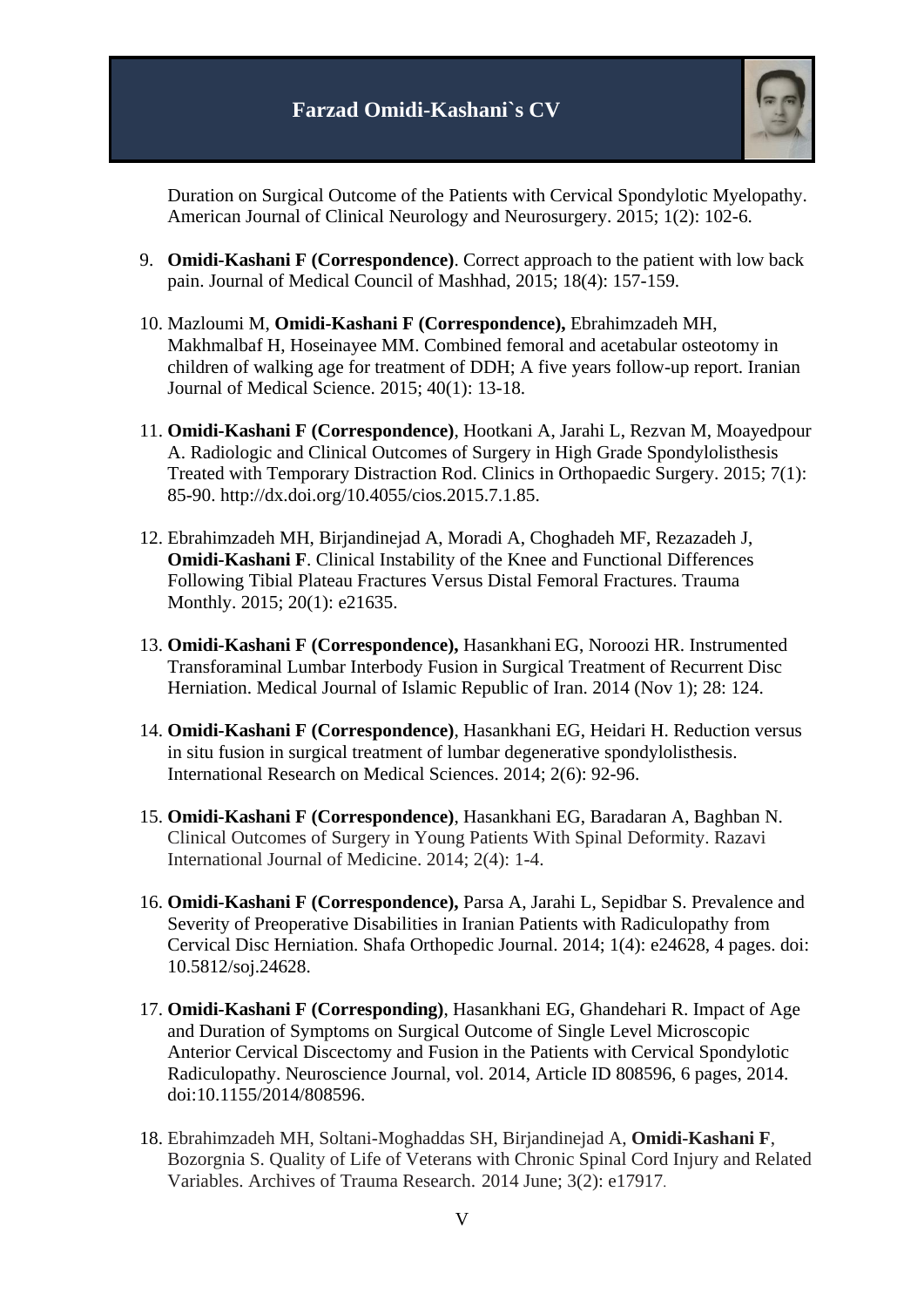

doi: 10.5812/atr.17917.

- 19. **Omidi-Kashani F (Correspondence),** Jarahi L, Jafarian M, Rahimi MD, Anjomrouz M. Impact of Herniation Level on Surgical Outcome of Microlumbar Discectomy. Austin Journal of Orthopedics and Rheumatology. 2014; 1(1): 3.
- 20. **Omidi-Kashani F (Correspondence),** Hasankhani EG, Rafeemanesh E, Seif P, Attarchi H, Rahimi MD, Khanzadeh R. Impact of obesity and underweight on surgical outcome of lumbar disc herniation. Asian Journal of Neuroscience. Volume 2014 (2014), Article ID 753286, 5 pages. [http://dx.doi.org/10.1155/2014/753286.](http://dx.doi.org/10.1155/2014/753286) doi:10.1155/2014/753286
- 21. **Omidi-Kashani F (Correspondence),** Hasankhani EG, Rahimi MD, Golshani V. Laminotomy versus Laminectomy in Surgical Treatment of Multilevel Lumbar Spinal Stenosis in Patients More Than 65 Years Old. Journal of Surgery. 2014; 2(1), 7-11, doi: 10.12691/js-2-1-3. <http://pubs.sciepub.com/js/2/1/3/index.html>
- 22. Hasankhani EG, **Omidi-Kashani F (Correspondence),** Hajitaghi H, Hasankhani GG. How to treat the complex unstable intertrochanteric fracture in elderly patients? DHS or arthroplasty. Archives of Bone & Joint Surgery. 2014; 2(3): 174-9.
- 23. **Omidi-Kashani F (Correspondence)**, Hasankhani EG, Kachooei AR, Rahimi MD, Khanzadeh R. Does duration of preoperative sciatalgia impact surgical outcomes in patients with lumbar disc herniation? Volume 2014 (2014), Article ID 565189, 4 pages. [http://dx.doi.org/10.1155/2014/565189.](http://dx.doi.org/10.1155/2014/565189)
- 24. Hallaj Moghadam M, Moradi A, **Omidi-Kashani F**. Clinical Outcome of Femoral Osteotomy in Patients with Legg-Calve´-Perthes Disease. Archives of Bone and Joint Surgery. 2013; 1(2): 90-3.
- 25. Khanzadeh R, Rahimi MD, Hashemi Javaheri AA, **Omidi-Kashani F.** Efficacy of Combined Therapeutic Protocol (Kinesiotherapy and Massage) on Dynamic Equilibrium in the Male Patients with Chronic Low Back Pain Due To Lumbar Degenerative Disc Disease. International Journal of Sport Studies. 2014; 4(7): 793- 798. Available online at http: [www.ijssjournal.com.](http://www.ijssjournal.com/) ISSN 2251-7502. Science Research Publications.
- 26. Makhmalbaf H, Moradi A, Ganji S, **Omidi-Kashani F**. Accuracy of Lachman and Anterior Drawer Tests for Anterior Cruciate Ligament Injuries. Archives of Bone and Joint Surgery. 2013; 1(2): 94-97.
- 27. **Omidi-Kashani F (Correspondence),** Hasankhani EG, Rahimi MD, Khanzadeh R. Comparison of functional outcomes following surgical decompression and posterolateral instrumented fusion in single level low grade lumbar degenerative versus isthmic spondylolisthesis. Clinics in Orthopaedic Surgery. 2014; 6(2): 185- 189. Address: http://dx.doi.org/10.4055/cios.2014.6.2.1.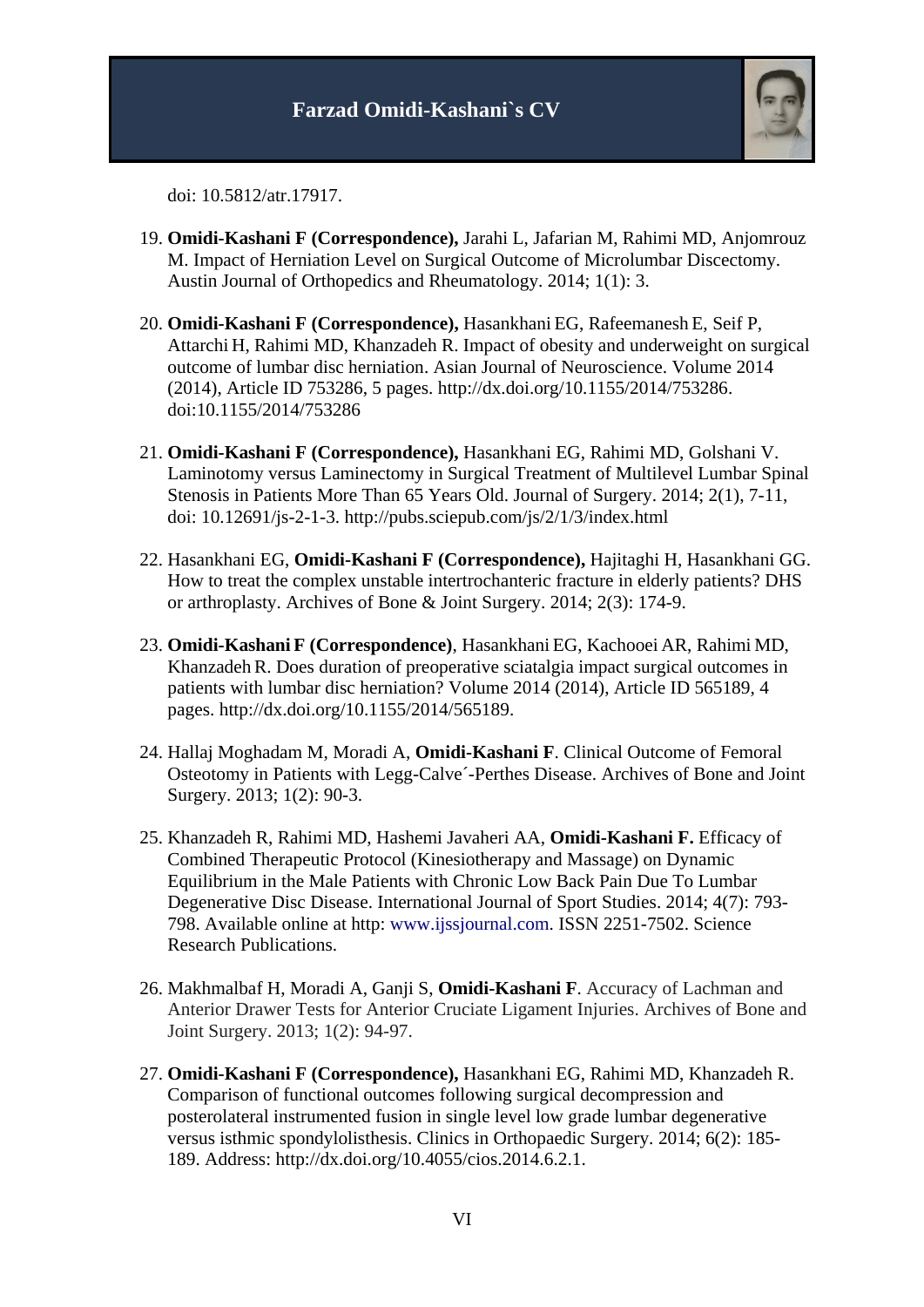

- 28. **Omidi-Kashani F**, Hasankhani EG, Hasankhani GG. Surgical Outcomes of Pediatric Humeral Supracondylar Fractures Treated by Posterior Approach and Triceps Splitting. Journal of Trauma and Treatment. 2013; 2(S4): 007. DOI: 10.4172/2167- 1222.S4-007.
- 29. Makhmalbaf H, Kachooei AR, Mazloumi M, Ebrahimzadeh MH, **Omidi-Kashani F**, Seyf P, Ebrahimi H, Bekhradianpoor N, Shiravani R. Bilateral one-half spica cast after open reduction and pelvic osteotomy in the developmental dislocation of the hip. Iranian Red Crescent Medical Journal. 2013; 15(12): 1-4. DOI: 10.5812/ircmj.13360.
- 30. Hasankhani EG, **Omidi-Kashani F (Correspondence).** Outcomes of open pelvic fractures associated with extensive perineal injury. Clinics in Orthopedic Surgery. 2013; 5(4): 263-8. [http://dx.doi.org/10.4055/cios.2013.5.4.263.](http://dx.doi.org/10.4055/cios.2013.5.4.263)
- 31. Hasankhani EG, **Omidi-Kashani F (Correspondence).** Posterior tension band wiring and instrumentation for thoracolumbar flexion-distraction injuries. Journal of Orthopaedic Surgery. 2014; 22(1): 88-91. PMID: 24781622.
- 32. **Omidi-Kashani F (Correspondence),** Hasani M, Moradi A, Rahimi MD. Symptomatic Thromboembolism as an Uncommon Postoperative Complication in Young Patients with Spinal Deformity. Journal of Orthopaedics, Trauma, and Rehabilitation. 2014; 18(1): 1-3. DOI: 10.1016/j.jotr.2013.08.002.
- 33. Birjandinejad A, Peivandi MT, Kachooei AR, Razi A, Amelfarzad S, **Omidi-Kashani F.** The necessity of MRI in acute and mild knee trauma. The Journal of American Science. 2014; 10(1): 1-4.
- 34. Khanzadeh R, Hashemi-Javaheri SAA, **Omidi-Kashani F**, Ariamanesh AS, Mahjur M. The effects of combined therapeutic protocol (kinesiotherapy and massage) on standing equilibrium in men with chronic low back pain due to lumbar disc herniation. Superior Science. 2013; 10(28): 29-34.
- 35. **Omidi-Kashani F (Correspondence)**, Hasankhani EG, Hallaj Moghadam M, Esfandiari MS. Prevalence and Severity of Preoperative Disabilities in Iranian Patients with Lumbar Disc Herniation. Archives of Bone and Joint Surgery. 2013; 1(2): 78-81.
- 36. **Omidi-Kashani F,** Hasankhani EG, Moradi A, Toossi KZ, Nojomi M. Modified fulcrum bending radiography; a new combined technique that may reflect scoliotic curve flexibility better than other conventional methods. Journal of Orthopaedics. 2013; 10(4): 172-6. doi:10.1016/j.jor.2013.09.005.
- 37. Rafeemanesh E, Jafari Z, **Omidi-Kashani F**, Rahimpour F. A study on job postures and musculoskeletal illnesses in dentists. International Journal of Occupational Medicine and Environmental Health 2013; 26(4): 1-6. [Published: Oct 21]. DOI: 10.2478/s13382-013-0133-z. PMID: 24142742.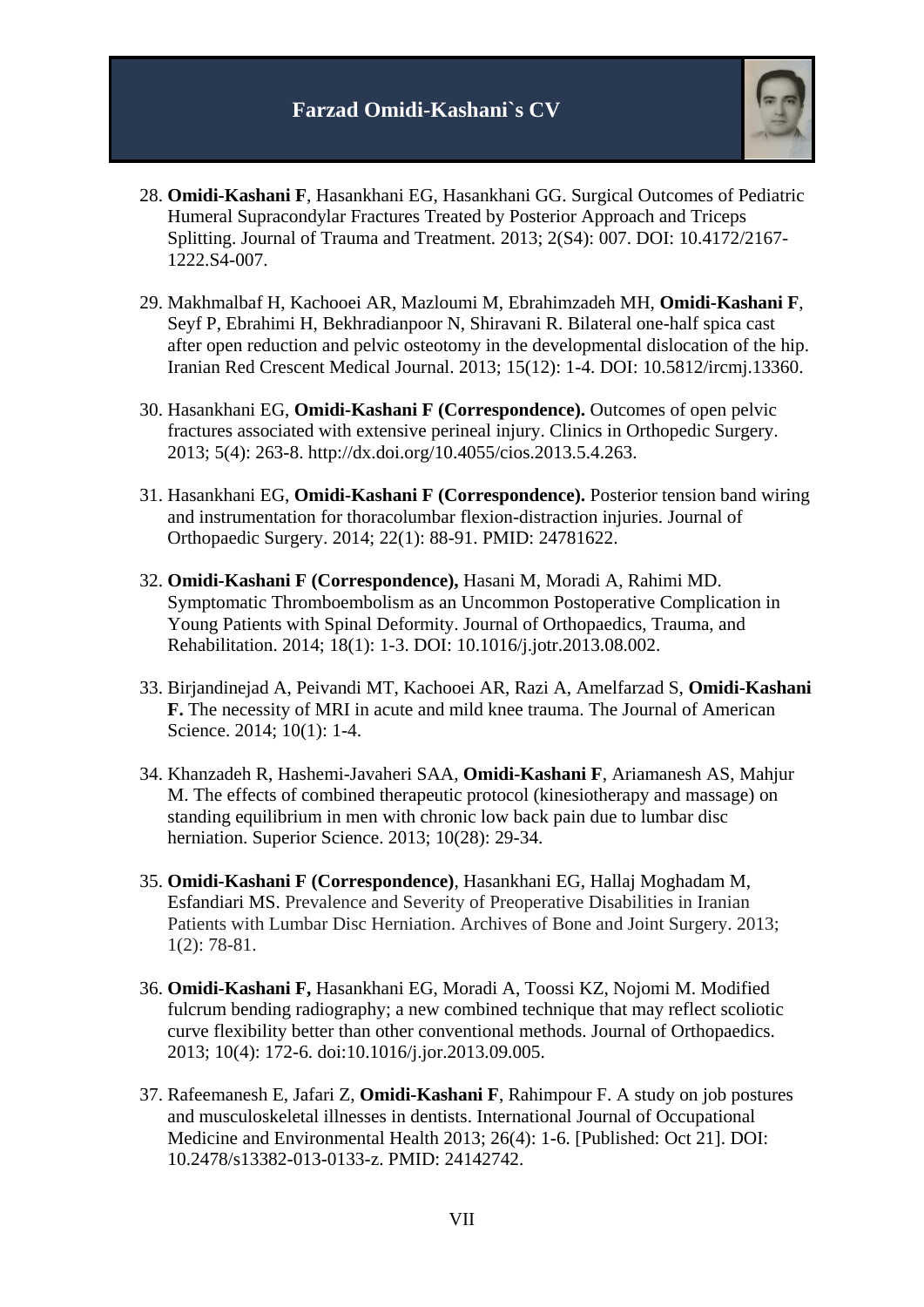

- 38. Kachooei AR, Badiei Z, Zandinezhad ME, Ebrahimzadeh MH, Mazloumi SM, **Omidi-Kashani F**, Moradi A, Mahdavian-Naghashzargar R, Razi S. Influencing factors on the functional level of hemophilic patients assessed by FISH. Haemophilia 2013; 19(6): 1-5. DOI: 10.1111/hae.12273.
- 39. **Omidi-Kashani F (Correspondence),** Hasankhani EG, Ebrahimzadeh MH, Kachooei AR, Heidari H. Posterior surgery alone in the treatment of post-traumatic kyphosis by posterior column osteotomy, spondylodesis, instrumentation and vertebroplasty. Asian Spine Journal. 2013; 7(4): 260-6. <http://dx.doi.org/10.4184/asj.2013.7.4.260>
- 40. **Omidi-Kashani F**, Hasankhani EG, Ebrahimzadeh MH, Kachooei AR, Hasani M, Moradi A. Percutaneous vertebroplasty in Iranian patients with osteoporotic vertebral fractures. Archives of Bone and Joint Surgery. 2013; 1(1): 9-13.
- 41. Hasankhani EG, **Omidi-Kashani F**, Hasankhani GG. Treatment of Complex Proximal Tibial Fractures (Types V & VI of Schautzker Classification) by Double Plate Fixation with Single Anterior Incision. Open Journal of Orthopedics. 2013; 3(4): 208-212. DOI: 10.4236/ojo.2013.34038.
- 42. **Omidi-Kashani F (Correspondence),** Hasankhani EG, Vavsari MF, Afsari S, Golhasani-Keshtan F. Functional outcome of surgery in cervical spondylotic radiculopathy versus myelopathy; a comparative study. Neuroscience Journal 2013; Article ID 293806, 4 pages. http://dx.doi.org/10.1155/2013/293806.
- 43. **Omidi-Kashani F (Correspondence),** Samini F, Hasankhani EG, Kachooei AR, Toosi KZ, Golhasani-Keshtan F. Does percutaneous kyphoplasty have better functional outcome than vertebroplasty in single level osteoporotic compression fractures? A comparative prospective study. Journal of Osteoporosis 2013; Article ID 690329, 5 pages. [http://dx.doi.org/10.1155/2013/690329.](http://dx.doi.org/10.1155/2013/690329)
- 44. [Golhasani-Keshtan](http://informahealthcare.com/action/doSearch?action=runSearch&type=advanced&result=true&prevSearch=%2Bauthorsfield%3A%28Golhasani%5C-Keshtan%2C+F%29) F, [Ebrahimzadeh](http://informahealthcare.com/action/doSearch?action=runSearch&type=advanced&result=true&prevSearch=%2Bauthorsfield%3A%28Ebrahimzadeh%2C+M+H%29) MH, [Fattahi](http://informahealthcare.com/action/doSearch?action=runSearch&type=advanced&result=true&prevSearch=%2Bauthorsfield%3A%28Fattahi%2C+A+S%29) AS, [Soltani-Moghaddas](http://informahealthcare.com/action/doSearch?action=runSearch&type=advanced&result=true&prevSearch=%2Bauthorsfield%3A%28Soltani%5C-Moghaddas%2C+S+H%29) SH, **[Omidi-Kashani](http://informahealthcare.com/action/doSearch?action=runSearch&type=advanced&result=true&prevSearch=%2Bauthorsfield%3A%28Omidi%5C-kashani%2C+F%29) F**. Validation and cross-cultural adaptation of the Persian version of Craig Handicap Assessment and Reporting Technique (CHART) Short Form. Disability and Rehabilitation 2013; 35(22): 1909-14. doi:10.3109/09638288.2013.768710.
- 45. Samani SS, Kachooei AR, Ebrahimzadeh MH, **Omidi-Kashani F**, Mahdavian Naghashzargar R, Razi S. Application of Orthopedic Dual Sliding Compression Plate (ODSCP) in high medial tibial open wedge osteotomies. Iranian Red Crescent Medical Journal 2013; 15(4): 335-9. DOI:10.5812/ircmj.8371.
- 46. **Omidi-Kashani F (correspondence)**, Hasankhani EG, Akhlaghi S, Golhasani-Keshtan F, Toosi KZ. Percutaneous vertebroplasty in symptomatic hemangioma versus osteoporotic compression fracture. Indian Journal of Orthopaedics 2013 May-June; 47(3): 234-7. (IF for 2011: 0.503). DOI:10.4103/0019-5413.111498.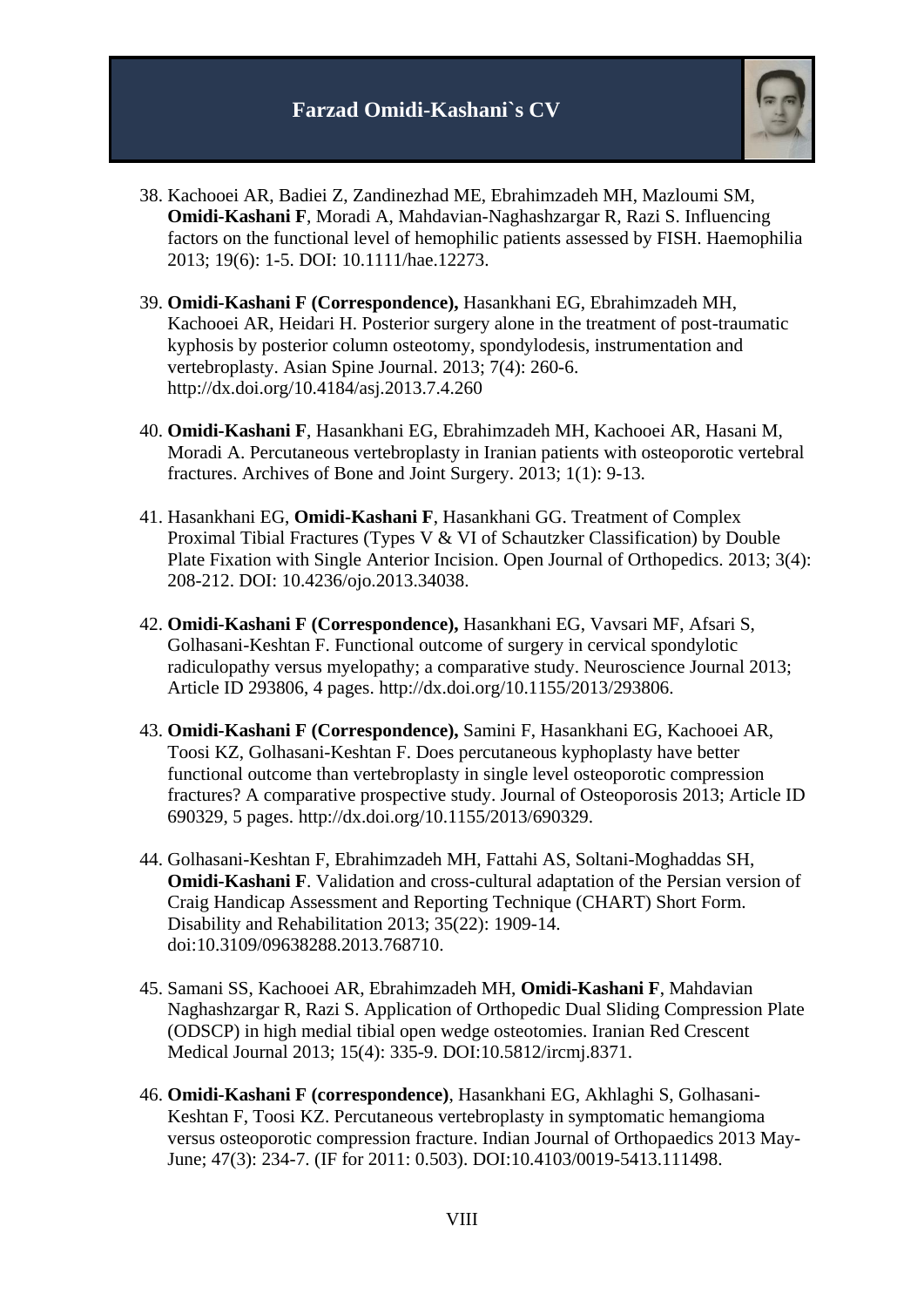

- 47. Hasankhani EG, Birjandinejad A, **Omidi-Kashani F**, Hasankhani GG. Hybrid External Fixation for Open Severe Comminuted Fractures of the Distal Femur. Surgical Science 2013; 4(2): 176-183. DOI[:10.4236/ss.2013.42033.](http://dx.doi.org/10.4236/ss.2013.42033)
- 48. Hasankhani EG, **Omidi-Kashani F (Correspondence).** Magnetic Resonance Imaging versus Electrophysiologic Tests in Clinical Diagnosis of Lower Extremity Radicular Pain. ISRN Neuroscience, vol. 2013, Article ID 952570, 4 pages, 2013. http://dx.doi.org/10.1155/2013/952570.
- 49. Khanzadeh R, Hashemi-Javaheri AA, **Omidi-Kashani F**, Zandi M, Khodabakhshi M. The effect of combined therapeutic protocol (therapeutic exercise and massage) on the pain and physical performance in men with chronic low back pain due to lumbar disc herniation. Journal of Evidence Based Care 2012; 2(2): 32-39.
- 50. Ariamanesh AS, Gharehdaghi M, Alhaosawi M, **Omidi-Kashani F**. A novel technique of percutaneous corticotomy for limb lengthening and deformity correction. Journal Genij Ortopedii 2011; 3: 53-56. (Russia).
- 51. **Omidi-Kashani F (Correspondence),** Hasankhani EG, Ebrahimzadeh MH. Anterior spinal surgery alone in the surgical treatment of thoracolumbar spinal tuberculosis; a prospective study. Medical Journal of Islamic Republic of Iran 2011; 25(4): 209-215.
- 52. Hasankhani EG, **Omidi-Kashani F (Correspondence)**. Generalized ligamentous laxity; a parameter should not to be forgotten in preoperative planning of adolescent idiopathic scoliosis. Research Article/ Iranian Red Crescent Medical Journal 2012; 14(11): 707-9.
- 53. **Omidi-Kashani F (Correspondence)**, Hasankhani EG, Kaveh M. Treatment delay in orthopedic tumors. Medical Journal of Guilan University of Medical Sciences (GUMS) 2012 summer; 21(82): 65-70.
- 54. Hashemi SA, Khanzadeh R, **Omidi-Kashani F**, Mohamad J. The effect of combined therapeutic protocol (exercise therapy and massage) on quality of life in male patients suffering chronic low back pain due to lumbar disc herniation. Iranian Journal of Health and Physical Activity (IJHPA) 2011; 2(2): 55-60.
- 55. Hasankhani EG, **Omidi-Kashani F**, Peivandi MT, Sahebjamii A, Hasankhani GG. Efficacy of surgical time on clinical and radiologic outcome of unstable thoracolumbar burst fractures. Journal of Chinese Clinical Medicine 2010 Nov; 5(11): 632-636.
- 56. Mobini B, Ameri E, Behtash H, **Omidi-Kashani F (Correspondence),** Nabizadeh N. Study the results of less invasive decompressive surgery in lumbar spinal stenosis. Medical Journal of Guilan University of Medical Sciences. Summer 2009; 18(70): 26- 31.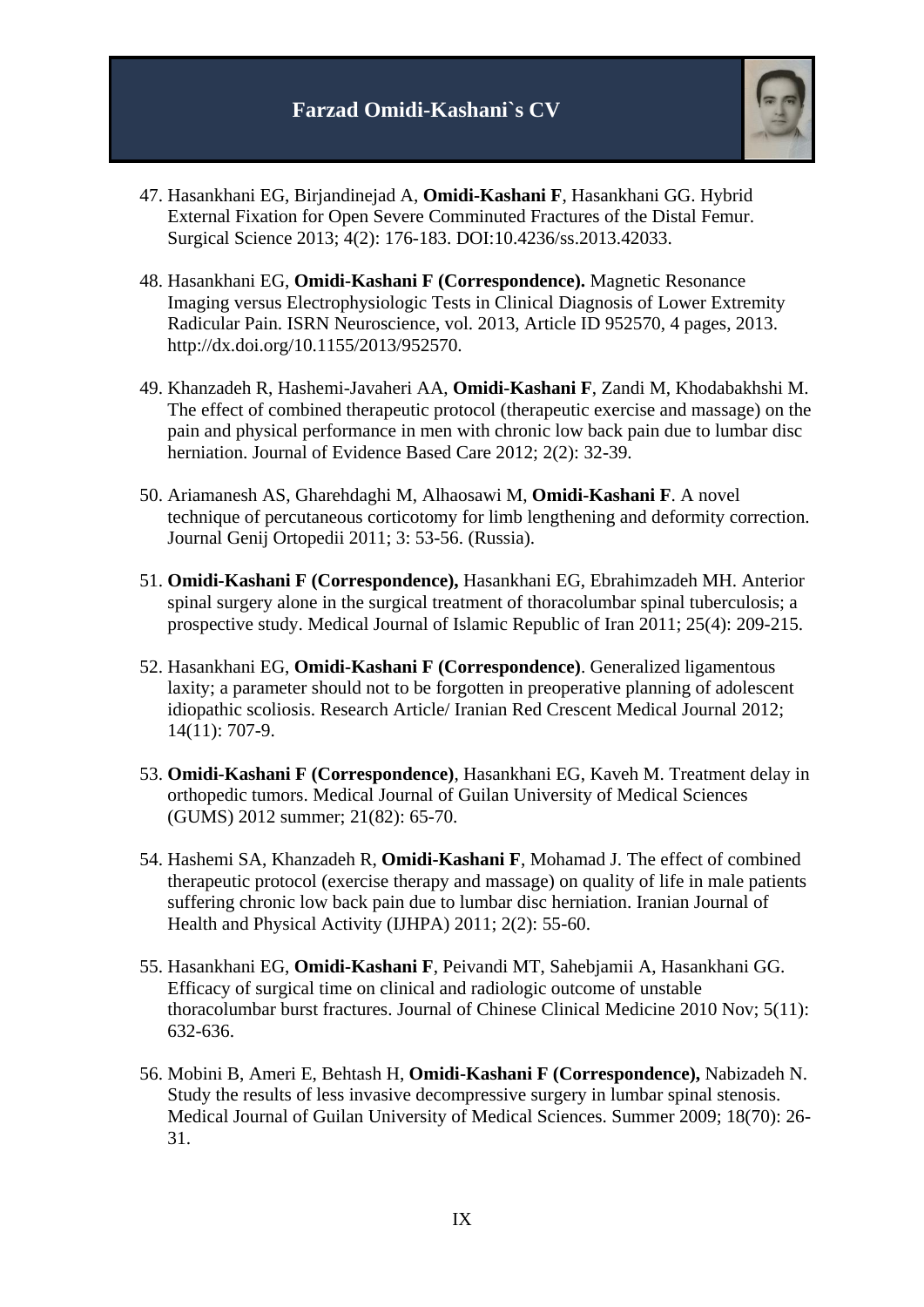

- 57. Behtash H, Ameri E, Ganjavian MS, **Omidi-Kashani F (Correspondence)**, Nojomi M. In situ fusion for spondylolysis is regaining its lost popularity. Medical Journal of Islamic Republic of Iran 2009 Feb 22(4): 175-182.
- 58. **Omidi-Kashani F (Correspondence)**, Hasankhani EG, Mazlumi M, Ebrahimzadeh MH. Varus distal femoral osteotomy in young adults with valgus knee. Journal of Orthopedic Surgery and Research. 2009 May 13; 4(1): 15. [PMID: 19435527].
- 59. **Omidi-Kashani F (Correspondence)**, Hasankhani EG, Banaii M. Surgical treatment of scoliosis in patients with Charcot-Marie-Tooth disease. Journal of Hainan Medical College, March 2009; 15(3): 227-230. ISSN 1007-1237, CN 46-1049/R.
- 60. Ameri E, Behtash H (Correspondence), Mobini B, **Omidi-Kashani F**, Nojomi M. Bioactive glass versus autogenous iliac crest bone graft in adolescent idiopathic scoliosis surgery. Acta Medica Iranica 2009; 47(1): 41-45.
- 61. Behtash H, Ameri E, Mobini B, **Omidi-Kashani F (Correspondence)**, Tabatabaii SM. The results of decompressive surgery and instrumented posterolateral fusion in refractory degenerative spondylolisthesis. Tehran University Medical Journal 2009 Feb; 66(11): 809-13.
- 62. **Omidi-Kashani F (Correspondence)**, Hasankhani EG, Sharifi R, Mazloumi M. [Is](http://www.biomedcentral.com/1471-2474/9/158/abstract)  [surgery recommended in adults with neglected congenital muscular torticollis? A](http://www.biomedcentral.com/1471-2474/9/158/abstract)  [prospective study. B](http://www.biomedcentral.com/1471-2474/9/158/abstract)MC Musculoskeletal Disorders 2008 Nov 26, 9(1): 158. [PMID: 19036153. Impact Factor: 1.99].
- 63. Ameri E, Behtash H, Mobini B, **[Omidi-Kashani F \(Correspondence\)](http://www.ncbi.nlm.nih.gov/pubmed/18775076?ordinalpos=1&itool=EntrezSystem2.PEntrez.Pubmed.Pubmed_ResultsPanel.Pubmed_DefaultReportPanel.Pubmed_RVDocSum)**, Momeni B. Radiographic outcome of surgical treatment of adolescent idiopathic scoliosis in males versus females. Scoliosis. 2008 September 6; 3: 12. [PMID: 18775076, PMCID: PMC2538499].Impact Factor: 1.59.
- 64. **Omidi-Kashani F (Correspondence)**, Sadri-Mahvelati E, Mazlumi SM, Makhmalbaf H. Is Bristow-Latarjet operation effective for every recurrent anterior shoulder dislocation? Archives of Iranian Medicine May 2008; 11(3): 270-3. [PMID: 18426317].
- 65. **Omidi-Kashani F (Correspondence)**, Mazlumi SM, Ariamanesh AS. Fixation of tibial avulsion fractures of the posterior cruciate ligament using pull through suture and malleolar screw. Journal of Research in Medical Sciences (JRMS) January-February 2007; 12(1): 24-7.
- 66. Mazlumi SM (correspondence), Makhmalbaf H, **Omidi-Kashani F**, Sadri-Mahvelati E. Comparison of the clinical examination and arthroscopic findings in internal derangements of knee. Medical Journal of Mashhad University of Medical Sciences Winter 2007; 49(94): 421-6.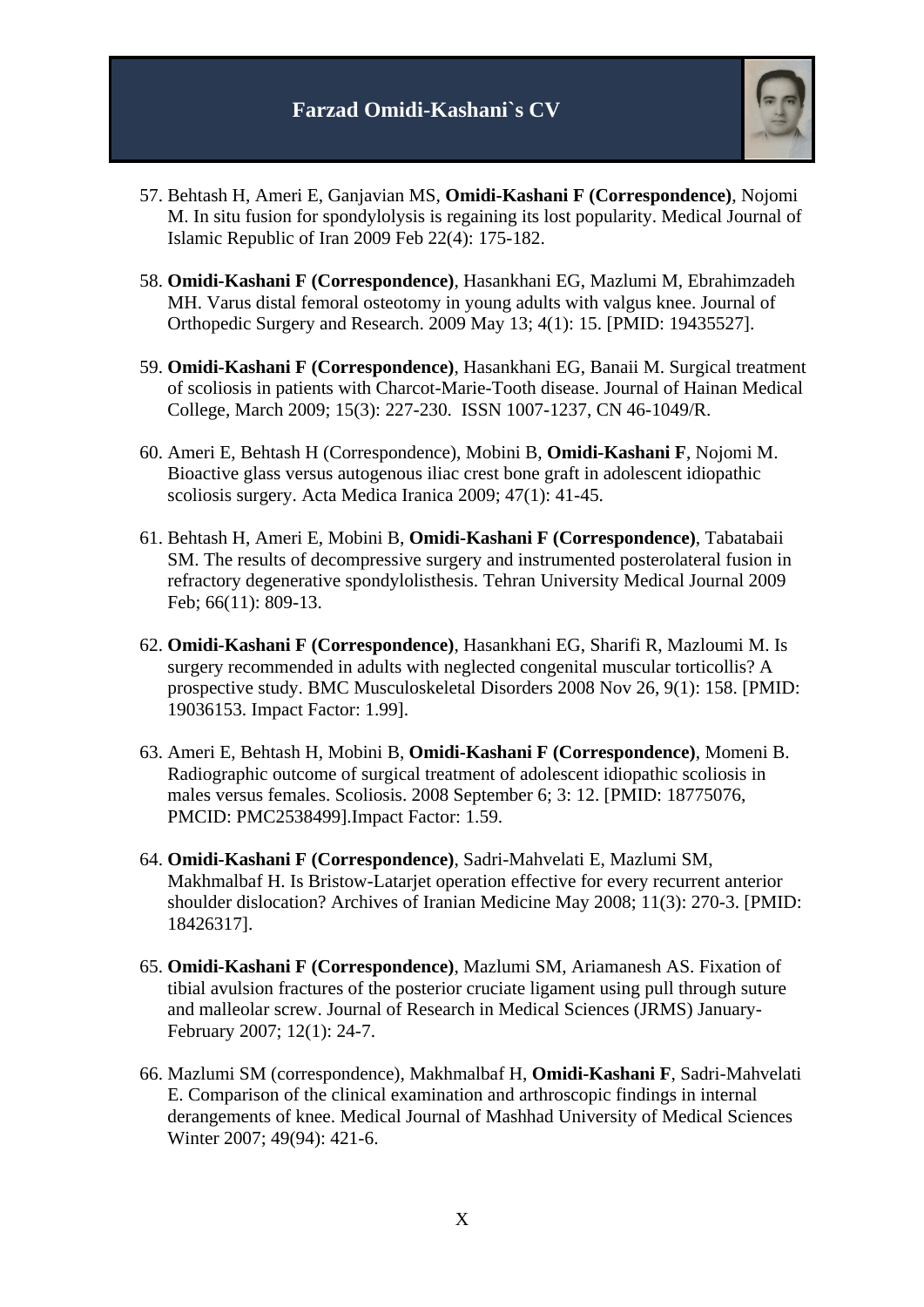

- 67. **Omidi-Kashani F (Correspondence),** Hootkani AR. Distal soft tissue surgery and proximal open wedge metatarsal osteotomy in hallux valgus. Medical Journal of Guilan University of Medical Sciences winter 2006; 15(60): 58-64.
- 68. Sadri E (correspondence), Mazlumi SM, **Omidi-Kashani F**. Pronator quadrates pedicle bone graft in scaphoid fracture non-union. Iranian Journal of Orthopaedic Surgery Fall 2005; 4(1(13)): 81-5.
- 69. Makhmalbaf H, **Omidi-Kashani F (Correspondence)**. The correlation between clinical diagnosis and knee arthroscopic findings; a review of 171 cases. Journal of Sabzevar School of Medical Sciences Winter 2004; 10(4(30)): 31-8.

### **PUBLICATIONS; C- Short Communication:**

- **1. Omidi-Kashani F (Correspondence),** Baradaran A, Hasanabadi P. Why are orthopedic residents reluctant to participate in spinal surgeries teaching programs? Educational Research in Medical Sciences Journal. 2015; 4(2): 36-39.
- **2. Omidi-Kashani F (Correspondence):** Posterior vertebral injury; is this a burst fracture or a flexion-distraction injury? Archives of Bone & Joint Surgery. 2014; 2(2): 114-116.

#### **PUBLICATIONS; D- Letters to Editor:**

- **1. Omidi-Kashani F (Correspondence),** Hasankhani EG, Rafeemanesh E. Comment on: Sciatica in the young. Asian Spine Journal. 2014 Oct 18; 8(5): 704. [http://dx.doi.org/10.4184/asj.2014.8.5.704.](http://dx.doi.org/10.4184/asj.2014.8.5.704)
- **2. Omidi-Kashani F (Correspondence),** Ebrahimzadeh MH, Birjandinejad A: Radiographic outcome of surgical treatment of Scheuermann's kyphosis: a comparison between old and new spinal instruments. Iranian Red Crescent Medical Journal 2013; 15(4): 377-8. Letter to editor. DOI: 10.5812/ircmj.2621.

### **PUBLICATIONS; E- Case Reports:**

- **1. Omidi-Kashani F (Correspondence)**, Faraji-Rad M. Huge intracanal lumbar disc herniation: A review of four cases. Acta Medica Iranica. 2016; 54(1): 79-82.
- **2.** Safaie Yazdi Ahmad, **Omidi-Kashani F (Correspondence)**, Baradaran A. Intrapelvic Lumbosacral Fracture Dislocation in a Neurologically Intact Patient: A Case Report. Archives of Trauma Research. 2015 September; 4(3): e25439. DOI: 10.5812/atr.25439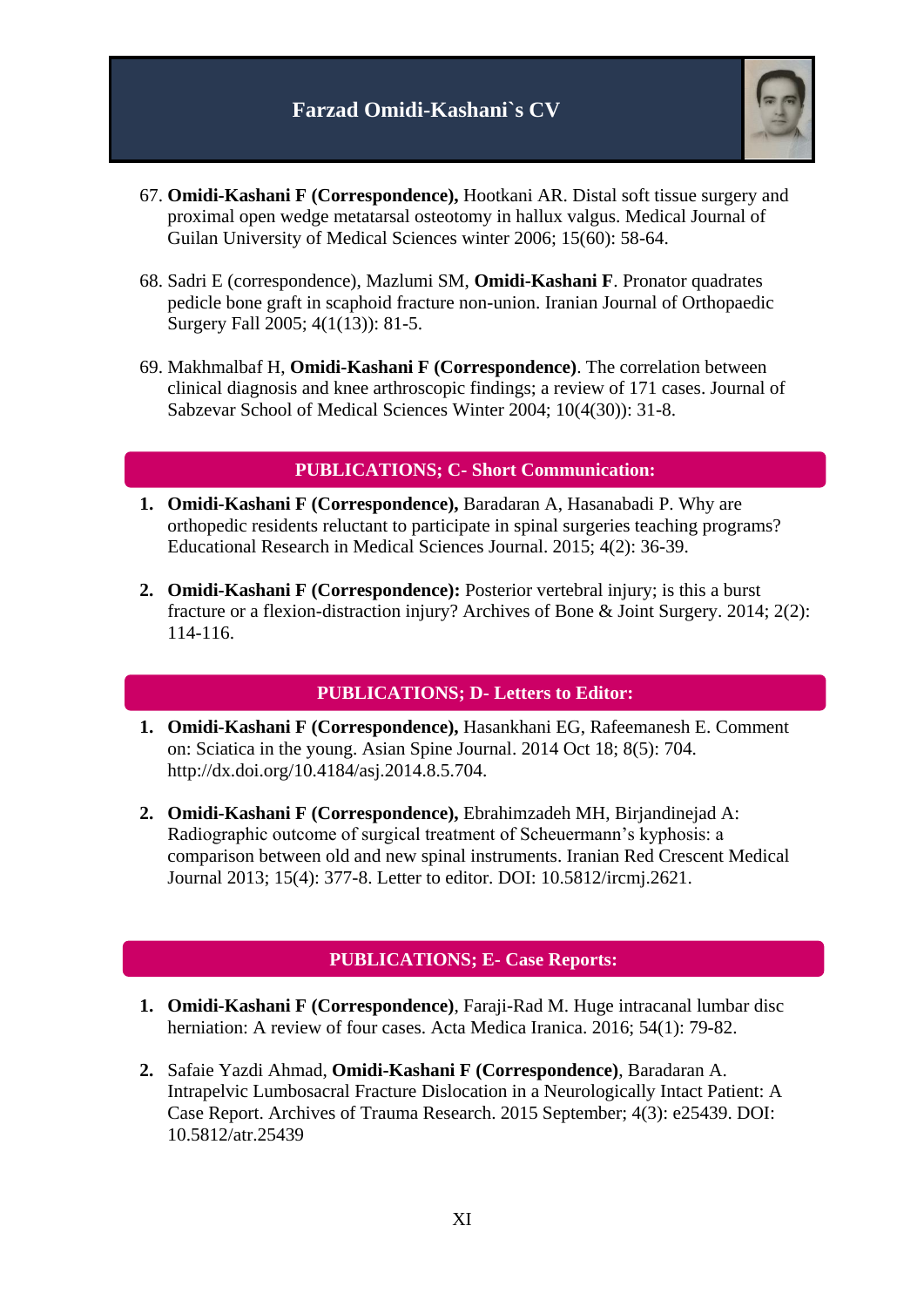

- **3. Omidi-Kashani F (Correspondence)**, Seyed Mahdi Mousavi. Total Ureteral Avulsion Leading to Early Nephrectomy as a Rare Complication of Simple Lumbar Discectomy; a Case Report. SICOT-Journal. 2015; 1: 30.
- **4.** Faridhosseini F, **Omidi-Kashani F (Correspondence)**, Baradaran, A. Pisa Syndrome Associated With Clozapine: A Rare Case Report and Literature Review. Spine Deformity. 2015; 3(4): 386-389. http://dx.doi.org/10.1016/j.jspd.2015.02.003.
- **5. Omidi-Kashani F (Correspondence)**, Seyed Reza Habibzadeh Shojaie. Reverse Sagittal Thoracolumbar Alignment Combined with Trunk List in a Young Patient with Lumbar Disc Herniation. Research. 2014; 1: 1236. DOI: [http://dx.doi.org/10.13070/rs.en.1.1236.](http://dx.doi.org/10.13070/rs.en.1.1236) Date: 2014-11-26.
- **6. Omidi-Kashani F (Correspondence),** Sharifi Dalooei SMA. Impending Discectomy in a Patient with Zoster Induced Sciatica; an Instructive Case Report. Basic & Clinical Neuroscience. Basic & Clinical Neurosciences. 2015; 6(2): 65-7.
- **7. Omidi-Kashani F (Correspondence),** Hasankhani EG, Fathi M. Primary epidural varicosis as a rare cause of sciatica; a case report. Iranian Journal of Medical Sciences. 2015; 40(6): 541-3.
- **8.** Hasankhani EG, **Omidi-Kashani F (Correspondence).** Multiple lumbar vertebral fractures following a non-epileptic seizure in an otherwise healthy patient; a case report. Medical Journal of Islamic Republic of Iran 2013; 27(4): 233-5.
- **9. Omidi-Kashani F (Correspondence),** Hasankhani EG, Rafeemanesh E. Sciatica in a 5 year old boy, a case report. Asian Spine Journal 2014; 8(3): 357-360. http://dx.doi.org/10.4184/asj.2014.8.3.1
- **10. Omidi-Kashani F (Correspondence),** Hasankhani EG. Postoperative cauda equina syndrome in trivial lumbar congenital kyphosis, a case report. Acta Medica Iranica. 2013: 51(11): 811-813.
- **11.** Mazloumi M, Ebrahimzadeh MH, **Omidi-Kashani F.** Dysplasia Epiphysealis Hemimelica (Trevor's Syndrome); Report of One Case. Iranian Journal of Orthopedic Surgery Spring 2009; 7(2): 81-84.
- **12.** Ebrahimzadeh MH, **Omidi-Kashani F**, Hoseini MR. Painful and tender toe, osteoid osteoma of the distal phalanx of the toe, a diagnostic dilemma. The Foot (Edinb) 2009 Dec; 19(4): 232–235. Epub 2009 Aug 4. Doi:10.1016/j.foot.2009.07.002.
- **13. Omidi-Kashani F (Correspondence)**, Ebrahimzadeh MH, Peivandi MT. Late onset sciatalgia, a rare complication after percutaneous vertebroplasty for hemangioma. Cases Journal 2009, 2**:**7960. DOI: 10.4076/1757-1626-2-7960.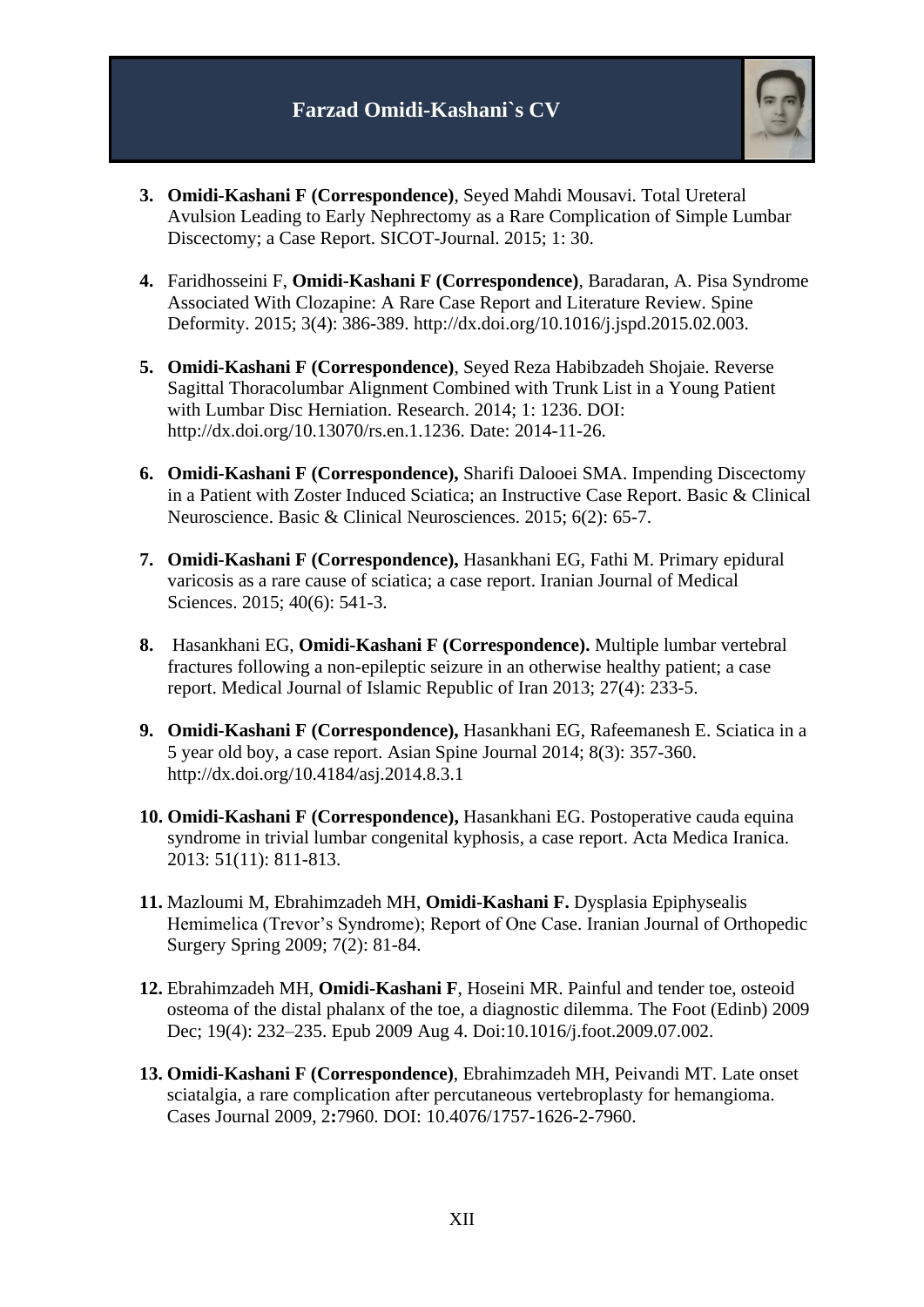

- **14.** Ameri E, Behtash H, **Omidi-Kashani F (Correspondence)**. Isolated long thoracic nerve paralysis after anterior spinal surgery: a case report. Journal of Medical Case Reports 2009 Jun 23; 3: 7366. [PMID: 19830192]. DOI: 10.4076/1752-1947-3-7366.
- **15. Omidi-Kashani F (Correspondence)**, Haghi Z, Mazlumi SM. Unusual presentation of iliac bone hydatid cyst. Iranian Journal of Medical Sciences (IJMS) June 2007; 32(2): 121-3.

#### **PUBLICATIONS; F- Clinical Images:**

1. Bahar MM, **Omidi-Kashani F (Correspondence)**. Three pieces of rebar in a young awake labour. Austin Journal of Clinical Case Reports. 2014; 1(11): 1.

#### **PUBLICATIONS; G- Technical Note:**

**1. Omidi-Kashani F (Correspondence).** Pedicle subtraction osteotomy in a 5-year-old boy with congenital kyphosis. Archive of Bone & Joint Surgery. 2015; 3(3): 204-6.

#### **PUBLICATIONS; H- Books:**

- 1. **Omidi-Kashani F**: Spinal Urgencies; The points every physician must know. Publisher: Mashhad University of Medical Sciences, No 166, fall 2009.
- 2. **Omidi-Kashani F:** Applied Anatomy of the Extremities and Orthopedic Urgencies; The points every physician must know. Publisher: Mashhad University of Medical Sciences, No 117; spring 2007.

#### **THESES:**

- **For Orthopedic Graduation:**
- 1. Hasankhani EG, **Omidi-Kashani F**, Moradkhani S, Shakeri MT. Comparison of clinical and radiologic outcome of adolescent idiopathic scoliosis treated by hybrid hook and pedicular screw versus universal clamp system in the admitted patients in orthopedic department, Imam Reza Hospital, from 2009 to 2013.
- 2. **Omidi-Kashani F**, Gharehdaghi M, Tavoosi M. Study the surgical outcome of thoracolumbar burst fractures treated with pedicular screws and single distal laminar hook in Orthopedic Department, Imam Reza Hospital, 2009-2013.
- 3. **Omidi-Kashani F**, Hasankhani EG, Norouzi HR. Study the results of transforaminal lumbar interbody fusion as a revision surgery in recurrent lumbar disc herniation.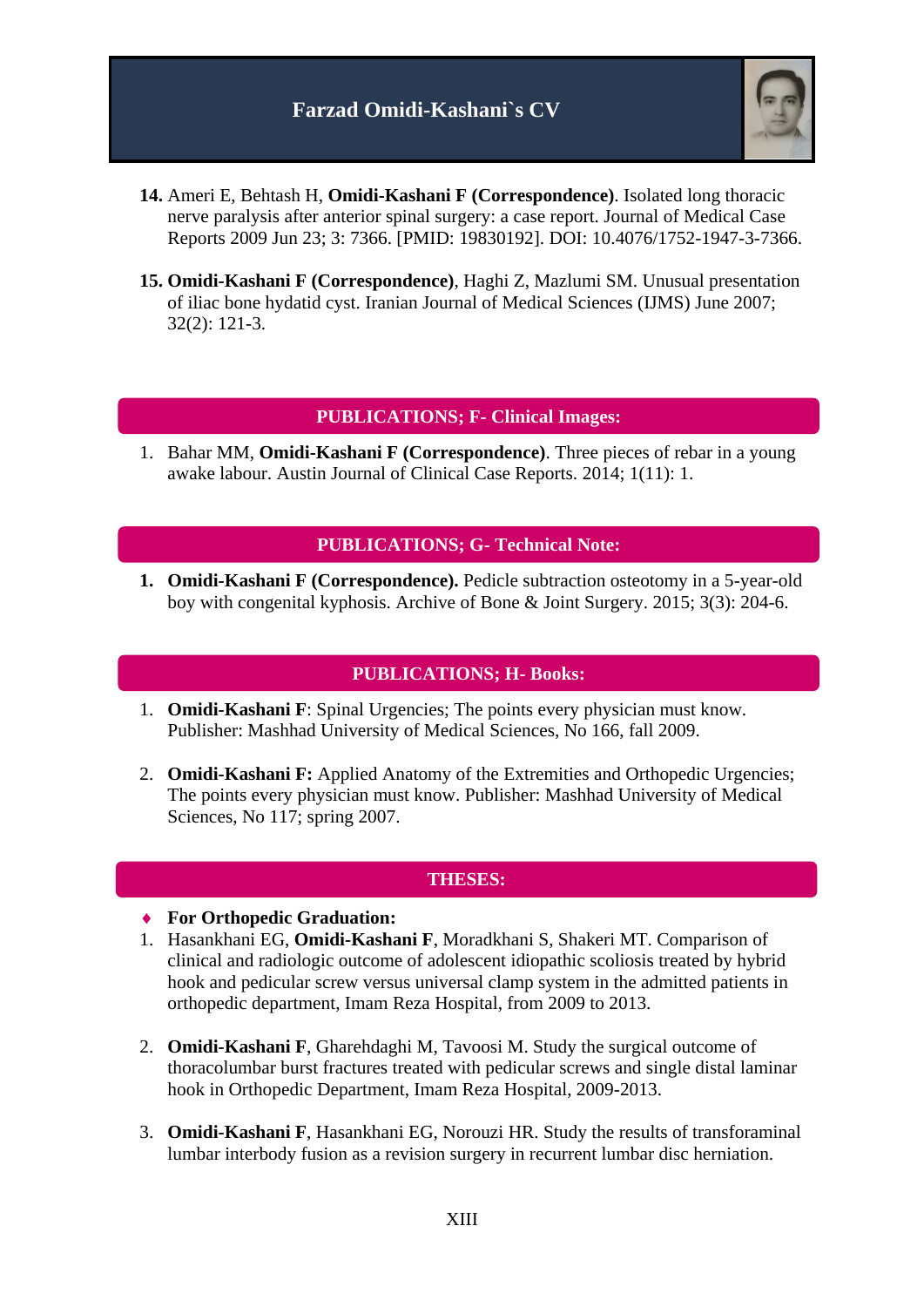

- 4. Hasankhani EG, **Omidi-Kashani F**, Shiravani Reza. Study the results of surgery in low grade spondylolisthesis with decompression, reduction, and instrumented posterolateral fusion.
- **For Medical Doctor (GP) Graduation:**
- 1. **Omidi-Kashani F**, Hasankhani EG. Miremad Moafi Madani. Study the correlation between osteoporosis and osteoarthritis in lumbar spine area of the postmenopausal women with low back pain referring to the orthopedic clinic, Imam Reza Hospital, from 2014 to 2015.
- 2. **Omidi-Kashani F**, Gharehdaghi M, Sahebari M, Keikhai M. Study the results of percutaneous vertebroplasty in Iranian patients with osteoporotic vertebral fractures. 2013.
- 3. **Omidi-Kashani F**, Hasankhani EG, Koohestani M. A new technique and its primary results in the surgical treatment of flexion-distraction injuries of the thoracolumbar spine. 2013.
- 4. **Omidi-Kashani F**, Hasankhani EG, Rezvan M. Radiologic and clinical outcome of surgical treatment of high grade spondylolisthesis with temporary distraction rod.
- 5. Hasankhani EG, **Omidi-Kashani F**, Toosinia M. Evaluation the clinical outcome of surgical treatment in acute and chronic lumbar disc herniations.
- 6. **Omidi-Kashani F**, Hasankhani EG, Baghban N. Patient satisfaction after surgical correction of spinal deformities.
- 7. **Omidi-Kashani F**, Hasankhani EG. Zare A. The Correlation between Achilles tendon reflex abnormality and clinical dysfunction in the patients with lumbar disc surgery.
- 8. **Omidi-Kashani F**, Hasankhani EG, Ghandehari R. Surgical Outcome of microscopic ACDF in cervical spondylotic radiculopathy in Emam Reza hospital (Mashhad) from 2009 to 2012.
- 9. **Omidi-Kashani F**, Hasankhani EG, Esfandiari MS. Study the prevalence of disabilities in surgically operated patients with lumbar disc herniation in orthopedic department, Imam Reza Hospital, Mashhad from 2009 to 2012.
- 10. **Omidi-Kashani F**, Sadri E, Arfa P. Study the results of distal femoral varus osteotomy in young adults with valgus knee. 2012.
- 11. Ebrahimzadeh MH, **Omidi-Kashani F**, Shakeri MT, Ahmadzadeh H, Poorsoltani E. Study the results of radial shortening in the patients with [Kienböck disease](http://www.google.com/url?q=http://orthoinfo.aaos.org/topic.cfm%3Ftopic%3Da00017&sa=U&ei=Dhv0TsTrMoy3hAeavZzVAQ&ved=0CBIQFjAA&sig2=zD2zy-Un4nDsg1PnsWfJuA&usg=AFQjCNHOKZUJhacOXtug6xXOG9xk-qIexA) during 10 years. 2011.
- 12. Mazloumi M, Ebrahimzadeh MH, **Omidi-Kashani F**, Mahdavian SA. Study the epidemiology of benign orthopaedic tumors in the patients presented to Qaem Hospital in recent 10 years. 2008.

#### **For Post Graduate of Nursing:-**

- **For a master degree in physical education and sport science:**
- 1. Hashemi SA, **Omidi-Kashani F**, Khanzadeh R. The effect of combined therapeutic protocol (exercise therapy and massage) on physical performance and quality of life in men suffering from chronic low back pain due to disc herniation. 2011.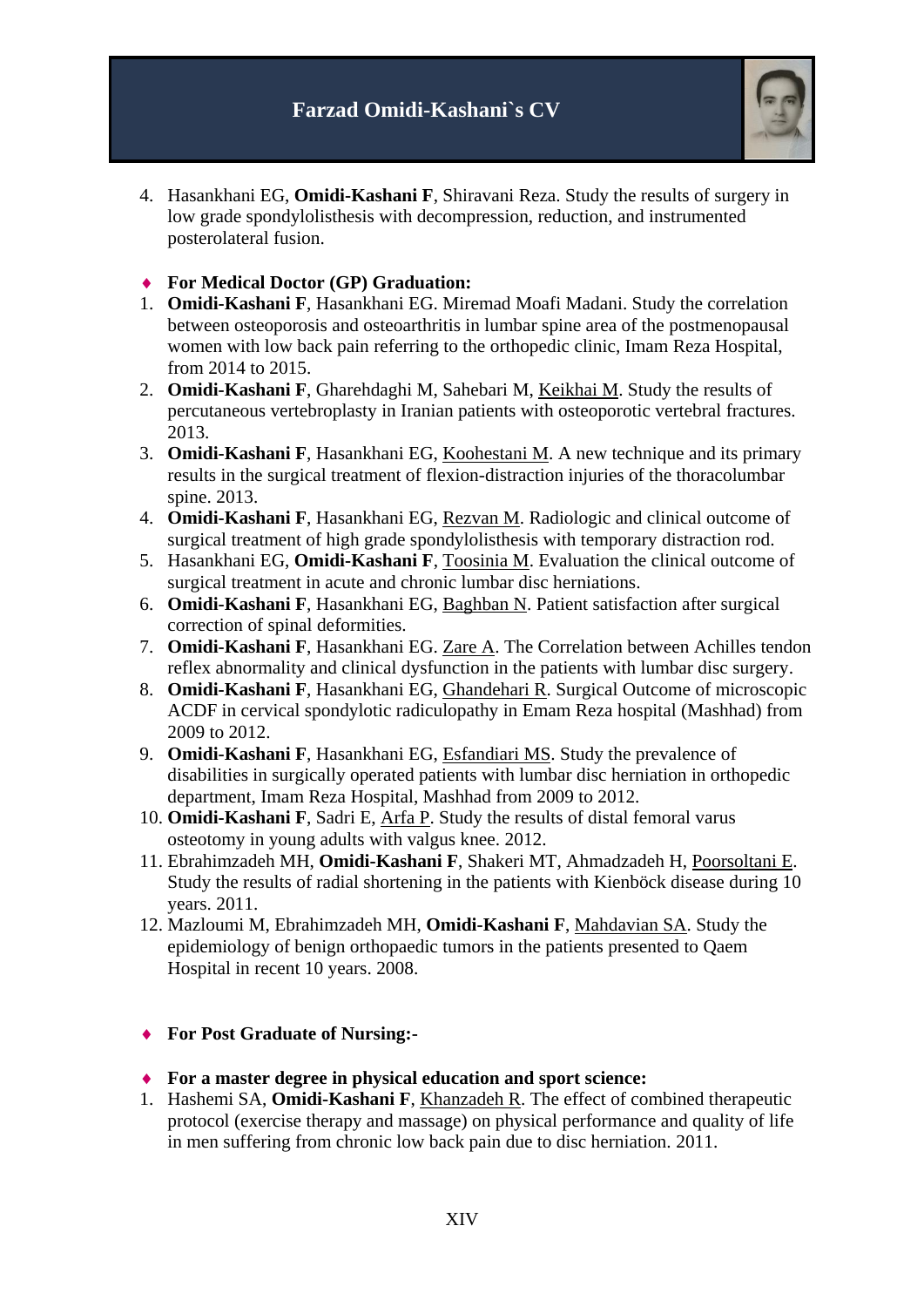

### **POSTER PRESENTATIONS:**

- 1. Ebrahimzadeh MH, Birjandinejad A, Fattahi AS, **Omidi-Kashani F**, Shojaii BS. Quality of life assessment after twenty years in war veterans. Teb o Isar Congress. 28- 29 November 2012, Mashhad, Iran.
- 2. Fattahi AS, Mashhadinejad H, Birjandinejad A, Gharavi M, **Omidi-Kashani F**, Golhasani F, Akhlaghi S. Quality of life and health assessment of the spouses of veterans with SCI in Khorasan Razavi Province. Teb o Isar Congress. 28-29 November 2012, Mashhad, Iran.
- 3. Hasankhani EG, **Omidi-Kashani F**, Hasankhani GG. Efficacy of posterior instrumentation accompanied by posterior tension band fixation in thoracolumbar flexion-distraction injuries. 28 May-1 June, 2012, Amsterdam, Netherland [P214], electronic poster presentation.
- 4. Fattahi AS, Ebrahimzadeh MH, **Omidi-Kashani F**. Long-term outcomes of unilateral transtibial amputation, presented in  $5<sup>th</sup>$  World Congress of the International Society of Physical and Rehabilitation Medicine. June 13-17, 2009, Istanbul, Turkey [P0386].

### **ORAL PRESENTATIONS:**

- **1. Impending Discectomy in a Patient with Zoster Induced Sciatica; an Instructive Case Report.** Presented in Hasheminejad Saloon, Imam Reza Hospital on 2016.04.28, Mashhad, Iran.
- **2. Traumatic atlantoaxial instability.** Presented in Orthopedic CME, 31.12.2015, Pardisan Hotel, Mashhad, Iran.
- **3. Low back pain; Diagnosis and Treatment.** Presented in CME, Occupational Medicine, 14.10.2015, Talar Shahid Pandi, Ghaem Hospital, Mashhad, Iran.
- **4. The effects of Islamic penalty on spinal musculoskeletal disorders.** Presented in CME, legal medicine saloon, 30.7.2015, Mashhad, Iran.
- **5. Malpractice in the treatment of lumbar disc herniation.** Presented in 2<sup>nd</sup> Physiotherapy Congress, 24 July 2015, Talar Shahid Pandi, Ghaem Hospital, Mashhad, Iran.
- **6. Radiologic and Clinical Outcomes of Surgery in High Grade Spondylolisthesis**  Treated with Temporary Distraction Rod. Presented in 3<sup>rd</sup> International Khorasan Congress of Surgery, 27 November 2014, Homa Hotel, Mashhad, Iran.
- **7. LBP** in Dentists. Presented in 13<sup>th</sup> International Congress of Iranian Association of Pediatric Dentistry, 6-8<sup>th</sup> August 2014, Pardisan Hotel, Mashhad, Iran.
- **8. Multiple Traumas in Children.** Presented in Hasheminejad Saloon, Imam Reza Hospital as a CME on 2014.01.30; 9-12 am, Mashhad, Iran.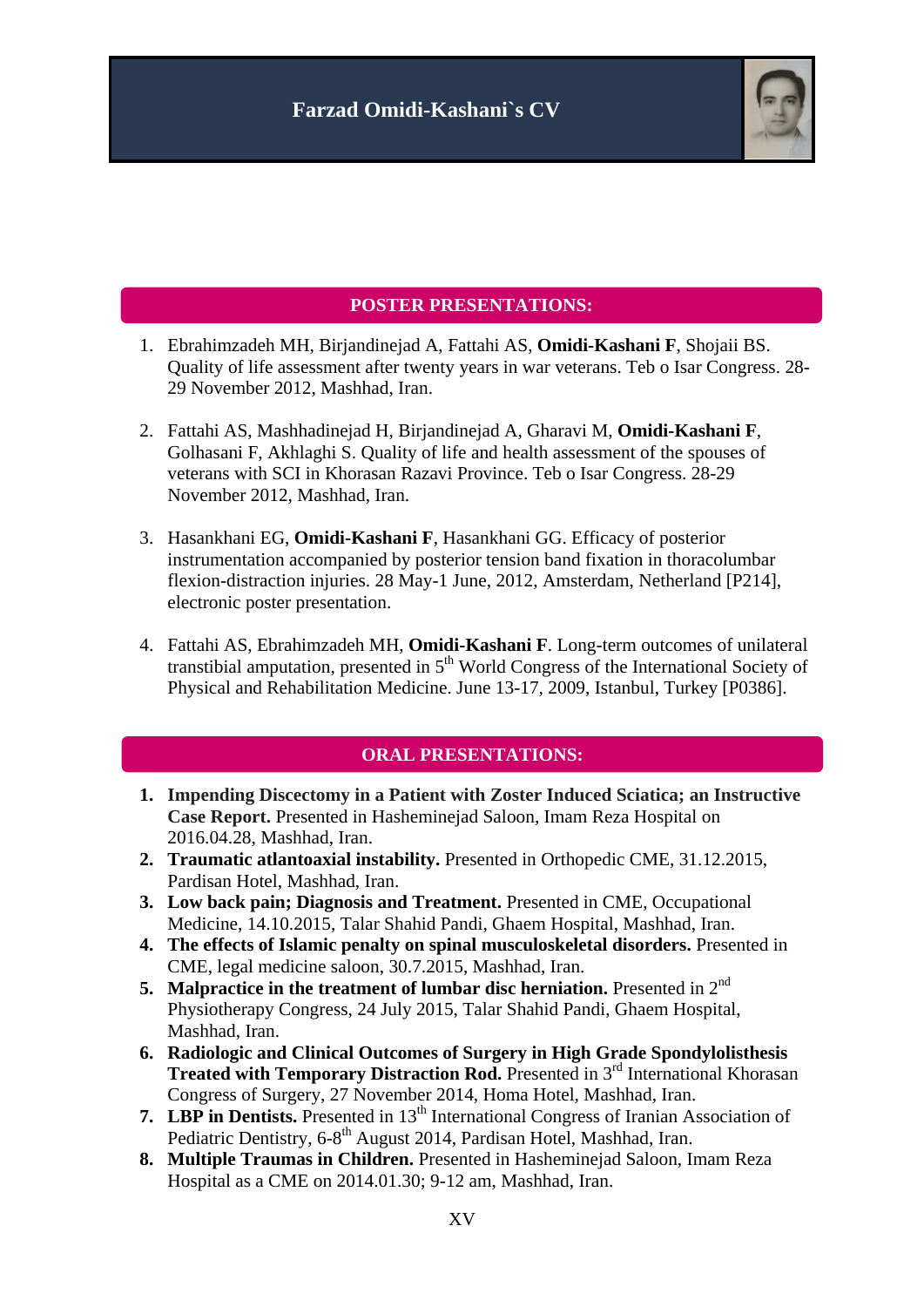

- **9. Low Back Pain, Case Presentation.** Presented in Hasheminejad Saloon, Imam Reza Hospital as a CME on 2013.12.5; 9-12 am, Mashhad, Iran.
- **10. Indications of instrumentation in lumbar spinal stenosis.** Presented in International Khorasan Congress of Surgery 2013; Trauma; 28 October, 8:30-9:00 am, 2013, Hotel Pardisan, Mashhad, Iran.
- **11. Overview on spinal injuries,** presented in Legal Medicine Office, Mashhad, Iran as a CME; 30 May 2013.
- **12. Common Congenital Orthopedic Anomalies in Children,** Presented in Sanabad Saloon (Enteghal e Khoon), Mashhad, Iran as a CME; 9.3.2012.
- **13. Radiographic outcome of surgical treatment of Scheuermann's kyphosis: a comparison between old and new spinal instruments,** presented in Hasheminejad Saloon, Imam Reza Hospital as a annual chosen paper of the hospital, 13.12.2012.
- 14. Vertebroplasty vs. kyphoplasty, presented in "3<sup>rd</sup> international congress of endoscopic and minimally invasive surgery  $(1<sup>st</sup>$  Khorasan Congress of Surgery, KCS)", Pardisan Hotel, Mashhad, Iran; November 8, 2012.
- 15. **Upper & Lower cervical spine injuries,** presented in "Orthopedic CME in Spine" , Pardisan Hotel, Mashhad, Iran; September 12, 2012.
- 16. **Principles of spinal instrumentation and approaches in thoracolumbar trauma,**  presented in "Orthopedic CME in Spine" , Pardisan Hotel, Mashhad, Iran; September 12, 2012.
- 17. **Hemodynamic controls of orthopedic patients, blood administration and alternatives**, presented in "international congress on hip dysplasia from newborn to elderly", Pardisan Hotel, Mashhad, Iran; May 26, 2011.
- 18. **Degenerative cervical spondylosis**, Presented in Mashhad Orthopaedic Association, Farabi hospital, Mashhad, Iran, October 14, 2010.
- 19. **Spine and Spinal Cord Trauma,** Presented in CME of ATLS, Skill lab, Qaem Hospital, Mashhad University of Medical Sciences, Mashhad, Iran. May 26 and 27, 2010.
- 20. **DJD of the Spine**, presented in Seminar of "Degenerative Joint Disease" at Pandi Hall, Qaem Hospital, Mashhad University of Medical Sciences, Mashhad, Iran. May 20; 2010.
- 21. **Historical aspects of low back pain,** presented in CME of orthopaedics, at Pardisan Hotel, Mashhad University of Medical Sciences, Mashhad, Iran, Feb 4, 2010.
- 22. **Anatomy and biomechanics of the lumbar spine,** presented in CME of Neurosurgery, Symposium of low back pain, at Razi hall, Mashhad University of Medical Sciences, Mashhad, Iran, Nov 19, 2009.
- 23. **Occupational low back pain,** presented in CME of occupational medicine at Shushtari hall, Mashhad University of Medical Sciences, Mashhad, Iran, Nov 14, 2009.
- 24. **Role of the nurse and physician in early diagnosis of the pediatric diseases before exercise,** presented in CME of Pediatrics (National congress of sport effect on children health) at Pardisan hotel, Mashhad University of Medical Sciences, Mashhad, Iran. October 28, 2009.
- **25. Spine, pelvis, and hip injuries in sport medicine,** presented in CME of general physicians at Tarbiat Modarres University, Mashhad, Iran. July 2, 2009.
- **26. Kyphoplasty and Vertebroplasty in osteoporosis,** presented in osteoporosis seminar at Hasheminejad hall, Emam Reza hospital, Mashhad, Iran. May 7, 2009.